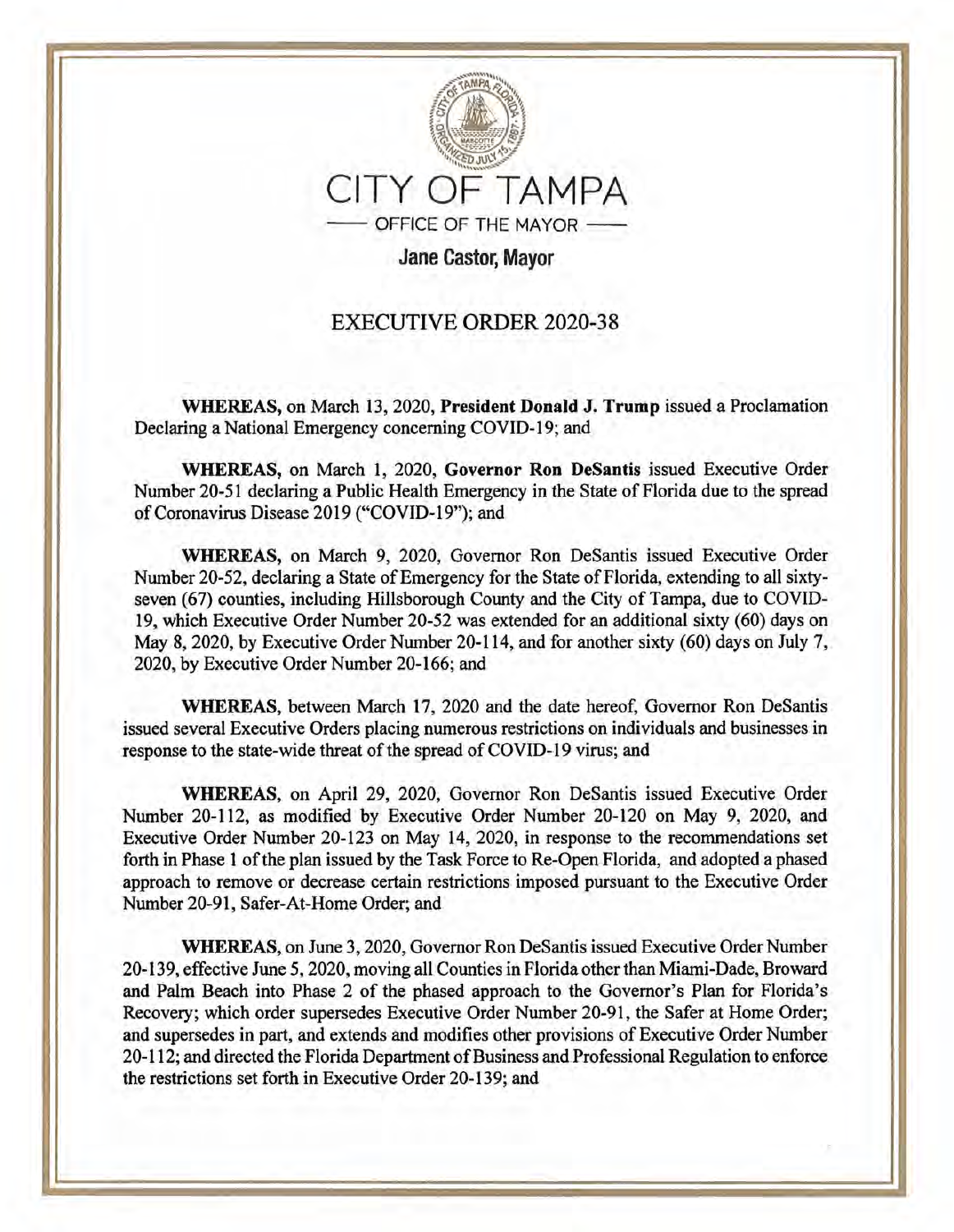WHEREAS, on June 26, 2020, Halsey Beshears, Secretary of the Florida Department ofBusiness and Professional Regulation, issued Emergency Order 2020-09 suspending the sale of alcoholic beverages for consumption on premises for certain vendors due to noncompliance by bars and other vendors licensed to sell alcoholic beverages; and

**WHEREAS,** on March 12, 2020, the **Hillsborough County Emergency Policy Group**  issued an Executive Order declaring a local state of emergency in response to a county-wide threat from COVID-19, which Order was extended on March 19, 2020, March 26, 2020, April 2, 2020, April 9, 2020, April 16, 2020, April 23, 2020, April 30, 2020, May 7, 2020, May 14, 2020, May 21, 2020, May 28, 2020, June 4, 2020, June 11, 2020, June 18, 2020, June 25, 2020, July 2, 2020, July 9, 2020, July 16, 2020, July 23, 2020, and July 30, 2020; and

**WHEREAS,** between March 12, 2020 and the date hereof, the Hillsborough County Emergency Policy Group issued several other Executive Orders in response to a county-wide threat of the spread of COVID-19 virus; and

**WHEREAS,** between March 16, 2020 and the date hereof, the **County Administrator of Hillsborough County** issued several Administrator Orders in response to a county-wide threat of the spread of COVID-19 virus; and

WHEREAS, on March 12, 2020, pursuant to Section 2-402 of the City of Tampa Code, as **Mayor of the City of Tampa,** I issued City of Tampa Executive Order 2020-01 declaring that a state of local emergency has occurred in the City of Tampa in response to a city-wide threat of the spread of COVID-19, which state of local emergency was re-declared by City of Tampa Executive Order 2020-02 on March 16, 2020, and which declaration ofemergency was extended by City of Tampa Executive Order 2020-03 on March 23, 2020, City of Tampa Executive Order 2020-05 on March 30, 2020, City of Tampa Executive Order 2020-06 on April 6, 2020, City of Tampa Executive Order 2020-07 on April 13, 2020, City of Tampa Executive Order 2020-08 on April 20, 2020, City of Tampa Executive Order 2020-09 on April 27, 2020, City of Tampa Executive Order 2020-10 on May 4, 2020, City of Tampa Executive Order 2020-13 on May 11, 2020, City of Tampa Executive Order 2020-14 on May 18, 2020, City of Tampa Executive Order 2020-16 on May 25, 2020, City of Tampa Executive Order 2020-19 on June 1, 2020, City of Tampa Executive Order 2020-22 on June 8, 2020, City of Tampa Executive Order 2020-24 on June 15, 2020, City of Tampa Executive Order 2020-28 on June 22, 2020, City of Tampa Executive Order 2020-31 on June 29, 2020, City of Tampa Executive Order 2020-33 on July 6, 2020, City of Tampa Executive Order 2020-34 on July 13, 2020, City of Tampa Executive Order 2020-35 on July 20, 2020, and City of Tampa Executive Order 2020-36 on July 23, 2020, effective July 27, 2020; and

**WHEREAS,** between March 12, 2020, and the date hereof, as Mayor of the City of Tampa, I issued several other City of Tampa Executive Orders in response to the city-wide threat of the spread of COVID-19; and

**WHEREAS,** in Hillsborough County (including the City of Tampa) the number of confirmed cases of COVID-19 continue to increase significantly each day, resulting in many additional deaths; and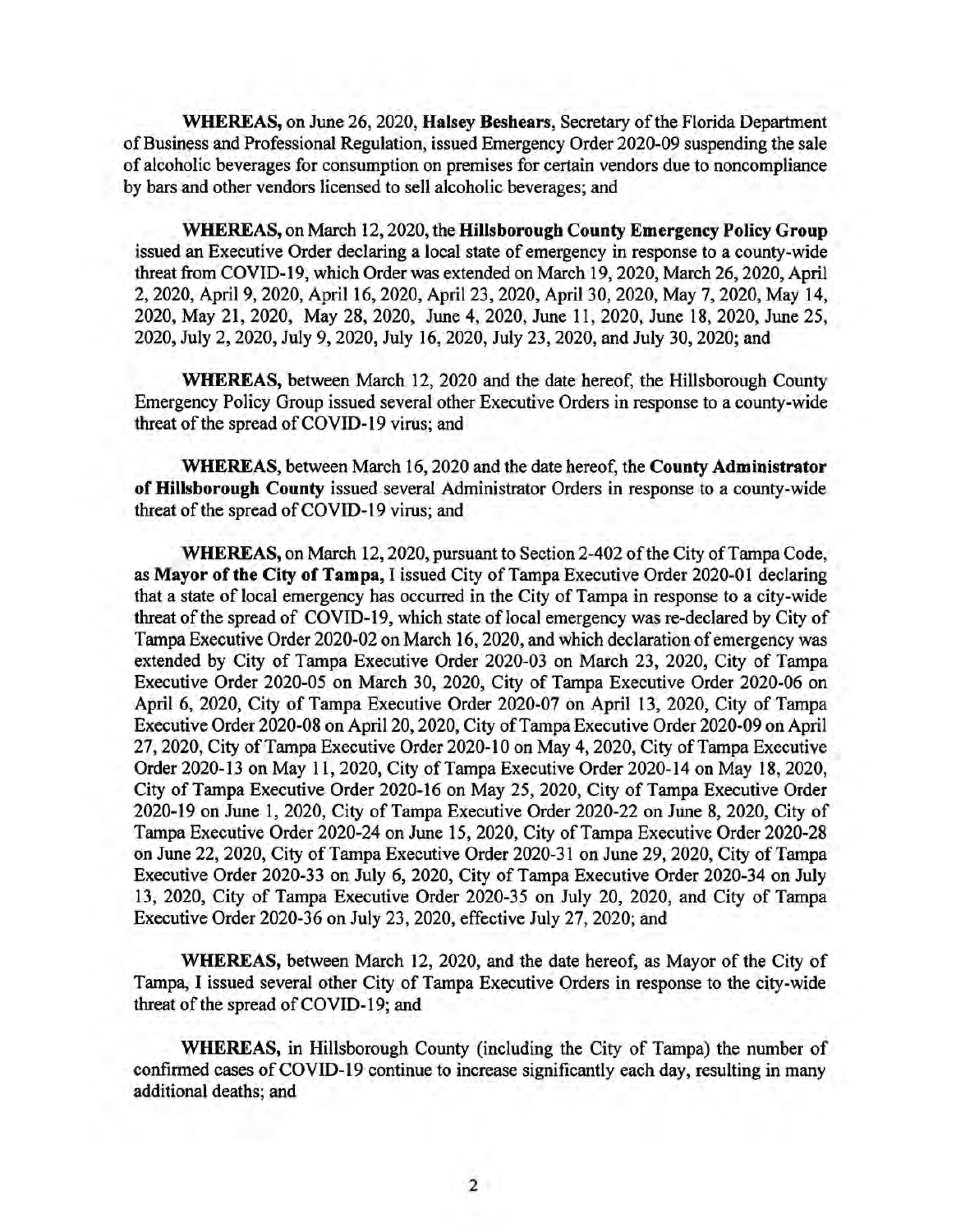WHEREAS, it is therefore necessary to extend the City's declaration of a state of local emergency currently in effect; and

**NOW, THEREFORE,** by virtue of the authority vested in me as Mayor of the City of Tampa by Article VII, Civil Emergencies, Sections 2-401, et. seq., of the City of Tampa Code, and the Charter of the City of Tampa, and the Laws of the State of Florida, and in coordination with the Hillsborough County Emergency Policy Group, I hereby issue this Executive Order declaring:

- 1. Extension of Mayor's Declaration of State of Local Emergency. The justifications set forth in previous City of Tampa Executive Orders for declaring a state of local emergency still exist, and based on the additional reasons set forth in the recital clauses above, the state of local emergency declared in Executive Order 2020-01 on March 12, 2020, as revised and readopted by Executive Order 2020-02 on March 16, 2020, and as extended by Executive Order 2020-03 on March 23, 2020, Executive Order 2020-05 on March 30, 2020, Executive Order 2020-06 on April 6, 2020, Executive Order 2020-07 on April 13, 2020, Executive Order 2020-08 on April 20, 2020, Executive Order 2020-09 on April 27, 2020, Executive Order 2020-10 on May 4, 2020, Executive Order 2020-13 on May 11, 2020, Executive Order 2020-14 on May 18, 2020, Executive Order 2020-16 on May 25, 2020, Executive Order 2020-19 on June 1, 2020, Executive Order 2020-22 on June 8, 2020, Executive Order 2020-24 on June 15, 2020, Executive Order 2020-28 on June 22, 2020, Executive Order 2020-31 on June 29, 2020, Executive Order 2020-33 on July 6, 2020, Executive Order 2020-34 on July 13, 2020, Executive Order 2020-35 on July 2020, and Executive Order 2020-36 on July 23,220, effective July 27, 2020, is hereby extended within the City of Tampa for another seven (7) day period, effective as of the date hereof.
- 2. Governor's Executive Orders. The Executive Orders issued by the Governor ofthe State of Florida addressing the state-wide COVID-19 state of emergency, specifically, Executive Order Numbers 20-51, 20-52, 20-114, 20-166, and all subsequent Executive Orders of state-wide application based thereon (including Emergency Order 2020-09 issued by Halsey Beshears, Secretary of the Florida Department of Business and Professional Regulation) are incorporated herein by reference and made part of this Order and shall have force and effect in the City of Tampa as provided by Chapter 252, Florida Statutes.
- 3. Hillsborough County Emergency Policy Group Executive Orders. The Executive Orders adopted by the Hillsborough County Emergency Policy Group on March 12, 2020, declaring a local state of emergency, as amended and extended, and all subsequent Executive Orders based thereon, are incorporated herein by reference and made part of this Order and shall have force and effect in the City of Tampa as provided by Chapter 252, Florida Statutes.
- 4. Hillsborough County Administrator Orders. The Administrator's Orders issued by the County Administrator of Hillsborough County, as amended, and all subsequent Administrator Orders, are incorporated herein by reference and made part of this Order and shall have force and effect in the City of Tampa as provided by Chapter 252, Florida Statutes.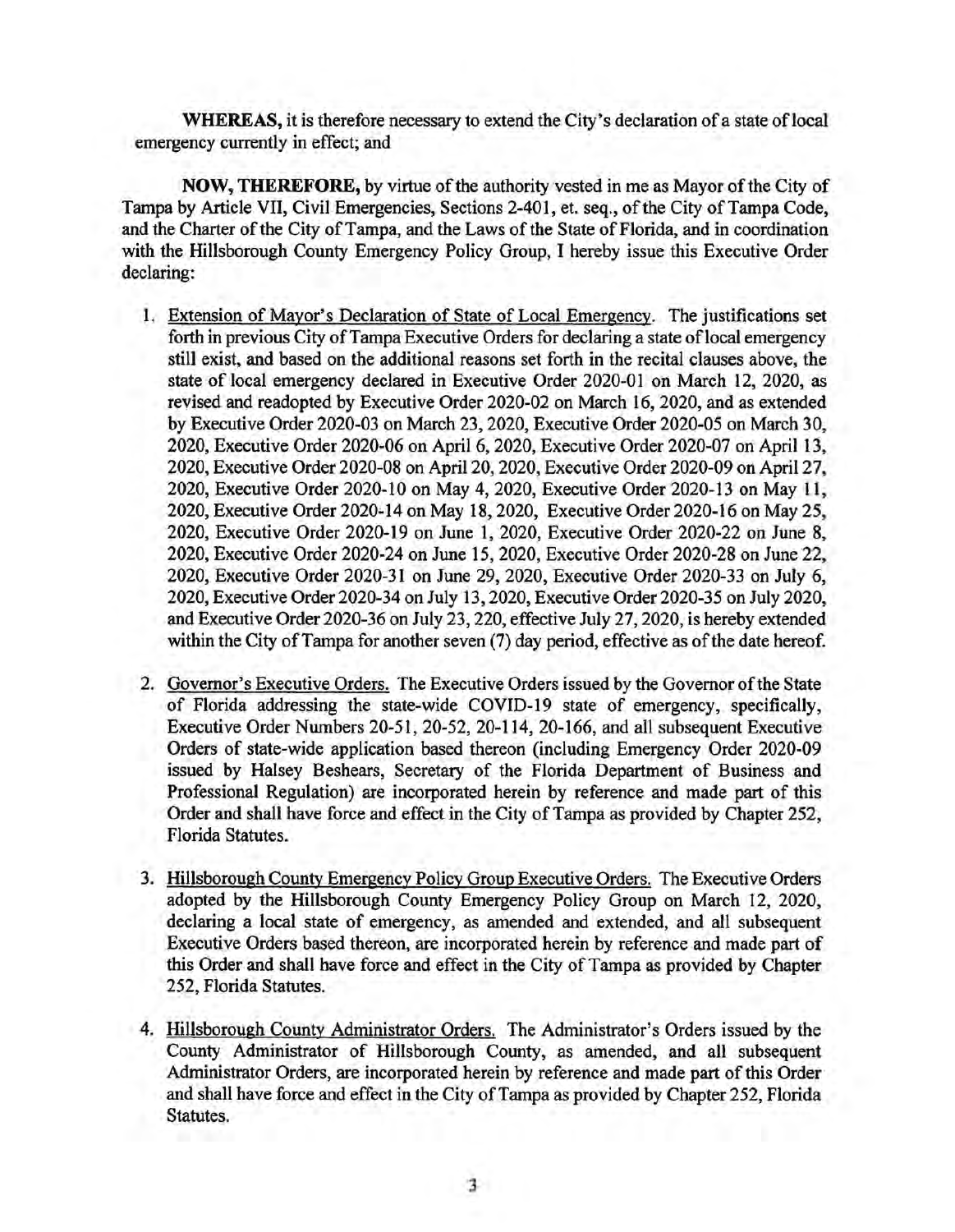- 5. Subsequent Orders. Any Executive Order issued subsequent to the date of this Order by the Governor of the State of Florida, the Hillsborough County Emergency Policy Group, and/or or any Administrator Order issued by the Hillsborough County Administrator, shall have force and effect in the City of Tampa as provided by Chapter 252, Florida **Statutes.**
- 6. Mayor's Continuity of Government Powers. Pursuant to Section 2-403 of the City of Tampa Code of Ordinances, the procedures and formalities otherwise required of the City by law or ordinance are waived pertaining to the following: performance of public work and taking whatever prudent action is necessary to ensure the health, safety, and welfare of the community; entering into contracts; incurring obligations; employment of permanent and temporary workers; utilization of volunteer workers; rental of equipment; acquisition and distribution, with or without compensation, of supplies, materials, and facilities; and appropriation and expenditure of public funds.
- 7. Additional Specific Restrictions Authorized. Pursuant to Section 2-404(a) ofthe City of Tampa Code, the following additional specific restrictions previously imposed by City of Tampa Executive Orders are in effect for the duration of this Order unless suspended or extended by subsequent Executive Order:
	- (a) Price-gouging restrictions. All State and/or local business licensees, vendors, merchants, and any other person operating a retail business in the City of Tampa, are hereby prohibited from charging more than the normal average retail price, as defined in Section 2-404(7), for any goods, materials or services sold during the duration or extension of the state of emergency.
	- (b) **Closed** City of Tampa Parks and Recreation Facilities. Except as otherwise provided herein, the following City of Tampa Parks and Recreation facilities, which have been previously closed, shall remain **closed,** and all programs, tournaments and events scheduled for those facilities are canceled:
		- Youth/adult sports fields, except for practice (by reservation) for baseball and softball only;
		- The following Recreation centers and Fitness and Wellness centers shall remain closed: Benito, Kid Mason, Oak, Rey, Rowlett (RAC), Temple Crest and Williams, and all other Recreation Centers shall be open with limited capacity and social distancing;
		- Indoor Rental Facilities with active adult programming: Barksdale and Ragan;
		- Art Studios;
		- Splash Pads;
		- Lowry Park Boat Ramp (For Construction)